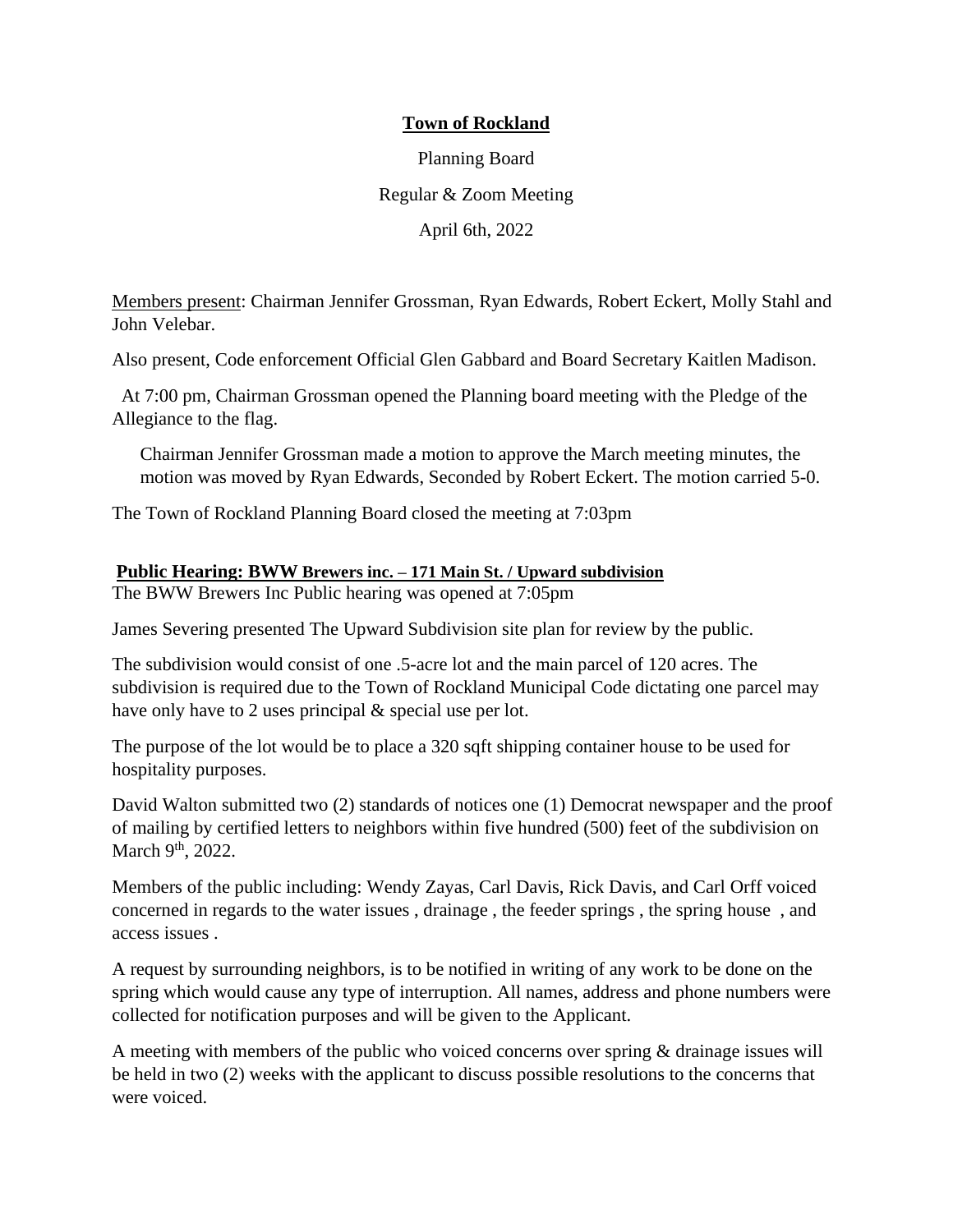Town Of Rockland Planning Board meeting April 6th, 2022 Page 2

The public hearing will remain open until April  $20<sup>th</sup>$ ,  $2022$ , for submissions in writing.

Jennifer Grossman made a motion to informally close the public hearing at 7:35 pm.

The Town of Rockland Planning meeting reopened at 7:35pm.

# **Dogzilla & CatCong LLC / Nigel Cronk: 286 Elm Hollow RD / SBL:14.-1-9 – Special Use Permit**

Nigel Cronk of Dogzilla & CatCong LLC presented his conceptual business plan of expanding his already existing business of dog walking, overnight care for cats & dogs in the owners' homes. Mr. Cronk would like to run a modest homestyle doggy daycare and overnight kennel out of his home located on Elm Hollow Road. The home-based business would have an enclosed fenced in play area measuring 35ft X 60ft X 6-7ft in height. The home would not use kennels but will be codified as a kennel for the purpose of the use within the Town Municipal zoning of special uses in the Rural Conservation district.

Reviewing of the handmade property map, the Board is requesting a formal surveyor's site plan map to be submitted by the next meeting.

Request of dimensions of the materials & dimensions of the doggy enclosure with a vegetative screen to protect against noise on the neighboring side. The Town of Rockland had a noise ordinance in place and if outside noise such an excessive dog barking could become an issue to surrounding dwellings.

Requirements for next meeting: Formal site plan, Surveyors map by April 22<sup>nd</sup> by 4pm to proceed on with Public hearing set for May  $4<sup>th</sup>$  at 7:30pm in accordance with proper notification of publication in a local newspaper ten (10) days prior to the meeting and notification to surrounding neighbors of 500ft of property lines with proof of mailing.

## **DeRosa Hotel / Courtyard SBL: 22.-2-5– Special use Permit**

Anthony DeRosa returned to the Planning board with the Special use permit application of the DeRosa / Courtyard Hotel, which was submitted back in October of 2019 and placed on hold during the Covid-19 Pandemic of 2020 & 2021. The project will resume review in front of the Town Planning board with updated site plan maps. Review of the ZBA area variance was reviewed and previous site plan maps. Notice of Intent was submitted to the County and DEC in 2019.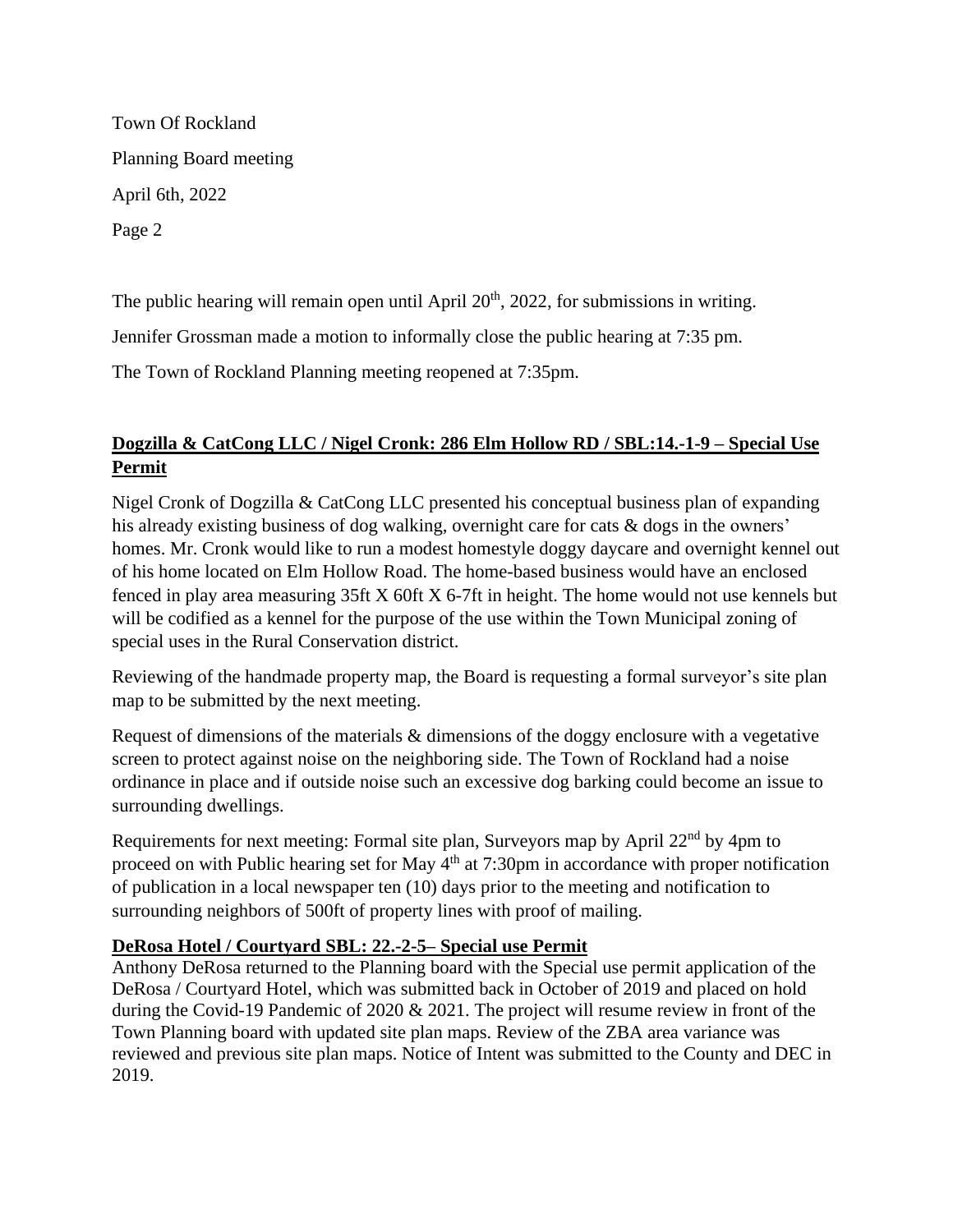Town Of Rockland Planning Board meeting April 6th, 2022 Page 3

Requirements for next meeting: Formal updated site plan and SEOR part I, by April 22<sup>nd</sup> by 4pm to proceed on with Public hearing set for May  $4<sup>th</sup>$  at 7:15pm in accordance with proper notification of publication in a local newspaper ten (10) days prior to the meeting and notification to surrounding neighbors of 500ft of property lines with proof of mailing.

#### **Albarino Subdivision: 3 lot Subdivision: 266 Back Shandelee Rd. SBL: 44.-1-11.6**

The Albarino family lot of 31.1 acres will be subdivide into three (3) lots consisting of

Lot B1: 4.9 acres, Lot B2: 19.2, Lot B3: 7.0 acres

Lot B2 has an encroachment of the private road, Schleiermacher Rd.

Perc Test & Pit Test completed by Tom Ward P.E

Notice of Intent – Lead agency declaration submitted to Sullivan County division of planning & NYSDEC -no comment was returned

Two (2) acres are in the Rural Conservation Zoning Area requiring a County 239 review to be submitted to Sullivan County division of Planning – no comment was returned

SEQR part II & III read aloud and completed.

Chairman Jennifer Grossman made amotion to declare a negative impact. The motion was moved by John Velebar and seconded by Ryan Edwards. The Motion carried 5-0.

Chairman Jennifer Grossman made a motion to give final approval on the Albarino 3 lot subdivision, the motion was moved by Robert Eckert and seconded by John Velebar. The motion carried 5-0.

#### **Updates:**

- Discussion-Planning Board members review of project materials before monthly meeting
- • Discussion -Individual member folders with project materials
- • Discussion -Member works session prior to Planning board meetings 6:30 / 7:00
- $\bullet$  10 calendar deadline if 10 day falls on weekend must submit the Friday before 4pm
- • Review of escrow accounts for current projects will be disrupted to members at the May meeting.